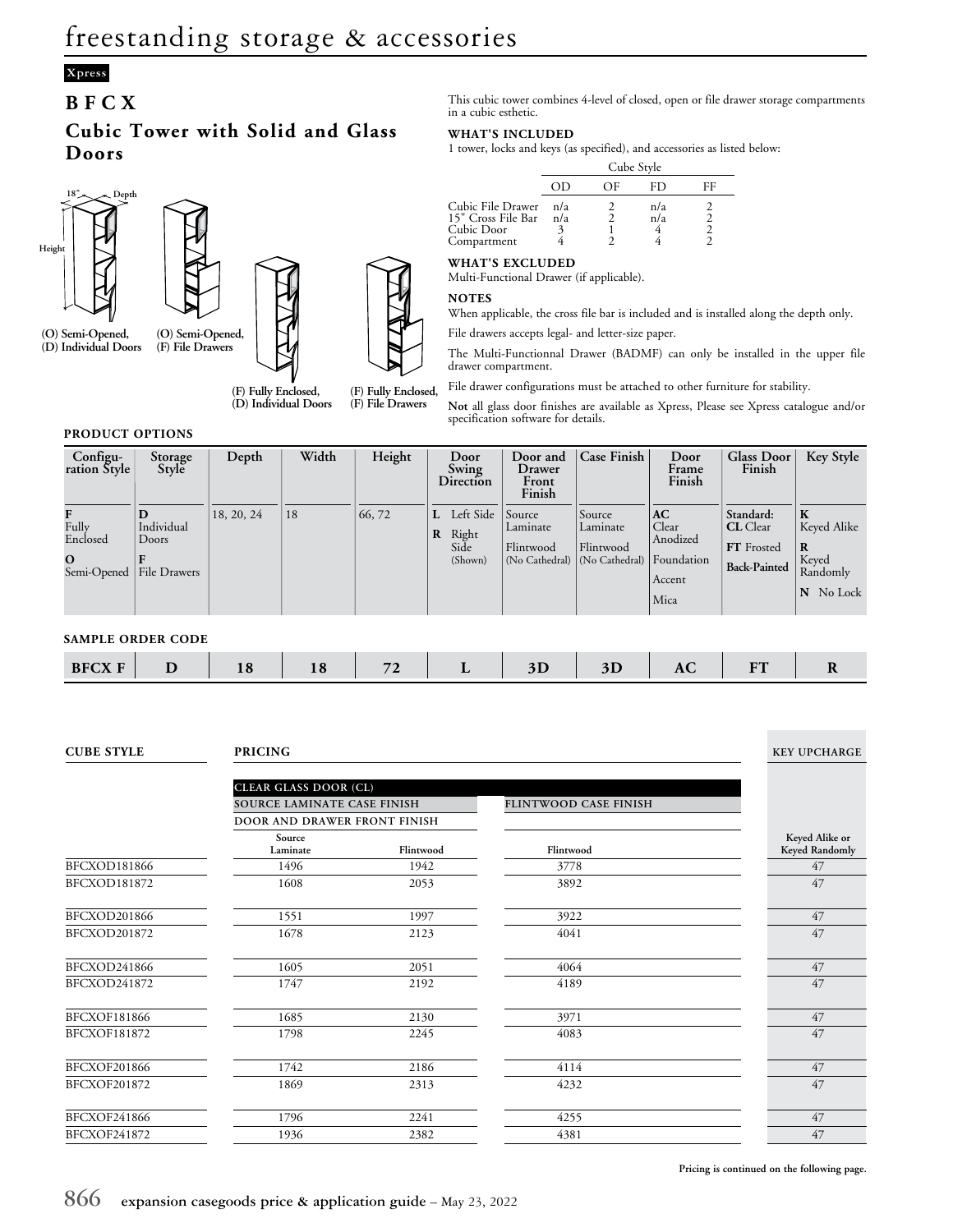### **Xpress**

# **BFCX Cubic Tower with Solid and Glass Doors (Continued)**

| <b>CUBE STYLE</b>   | <b>PRICING</b>                    |           |                       |                                  |  |  |  |
|---------------------|-----------------------------------|-----------|-----------------------|----------------------------------|--|--|--|
|                     | CLEAR GLASS DOOR (CL) (CONTINUED) |           |                       |                                  |  |  |  |
|                     | SOURCE LAMINATE CASE FINISH       |           | FLINTWOOD CASE FINISH |                                  |  |  |  |
|                     | DOOR AND DRAWER FRONT FINISH      |           |                       |                                  |  |  |  |
|                     | Source<br>Laminate                | Flintwood | Flintwood             | Keyed Alike or<br>Keyed Randomly |  |  |  |
| BFCXFD181866        | 1774                              | 2221      | 4057                  | 97                               |  |  |  |
| BFCXFD181872        | 1887                              | 2332      | 4171                  | 97                               |  |  |  |
| BFCXFD201866        | 1829                              | 2276      | 4200                  | 97                               |  |  |  |
| BFCXFD201872        | 1957                              | 2401      | 4320                  | 97                               |  |  |  |
| BFCXFD241866        | 1883                              | 2330      | 4343                  | 97                               |  |  |  |
| BFCXFD241872        | 2027                              | 2470      | 4469                  | 97                               |  |  |  |
| BFCXFF181866        | 1966                              | 2411      | 4248                  | 97                               |  |  |  |
| BFCXFF181872        | 2077                              | 2523      | 4363                  | 97                               |  |  |  |
| <b>BFCXFF201866</b> | 2021                              | 2467      | 4392                  | 97                               |  |  |  |
| BFCXFF201872        | 2147                              | 2593      | 4511                  | 97                               |  |  |  |
| BFCXFF241866        | 2075                              | 2521      | 4534                  | 97                               |  |  |  |
| BFCXFF241872        | 2216                              | 2661      | 4660                  | 97                               |  |  |  |

|                     | FROSTED GLASS (FT) AND BACK-PAINTED GLASS DOOR |           |                       |                                  |  |
|---------------------|------------------------------------------------|-----------|-----------------------|----------------------------------|--|
|                     | SOURCE LAMINATE CASE FINISH                    |           | FLINTWOOD CASE FINISH |                                  |  |
|                     | DOOR AND DRAWER FRONT FINISH                   |           |                       |                                  |  |
|                     | Source<br>Laminate                             | Flintwood | Flintwood             | Keyed Alike or<br>Keyed Randomly |  |
| BFCXOD181866        | 1563                                           | 2009      | 3845                  | 47                               |  |
| BFCXOD181872        | 1680                                           | 2125      | 3964                  | 47                               |  |
| BFCXOD201866        | 1618                                           | 2064      | 3989                  | 47                               |  |
| BFCXOD201872        | 1750                                           | 2195      | 4113                  | 47                               |  |
| BFCXOD241866        | 1672                                           | 2118      | 4131                  | 47                               |  |
| BFCXOD241872        | 1819                                           | 2264      | 4261                  | 47                               |  |
| BFCXOF181866        | 1752                                           | 2197      | 4038                  | 47                               |  |
| BFCXOF181872        | 1870                                           | 2317      | 4155                  | 47                               |  |
| <b>BFCXOF201866</b> | 1809                                           | 2253      | 4181                  | 47                               |  |
| BFCXOF201872        | 1941                                           | 2385      | 4304                  | 47                               |  |
| <b>BFCXOF241866</b> | 1863                                           | 2308      | 4322                  | 47                               |  |
| BFCXOF241872        | 2008                                           | 2454      | 4453                  | 47                               |  |

**Pricing is continued on the following page.**